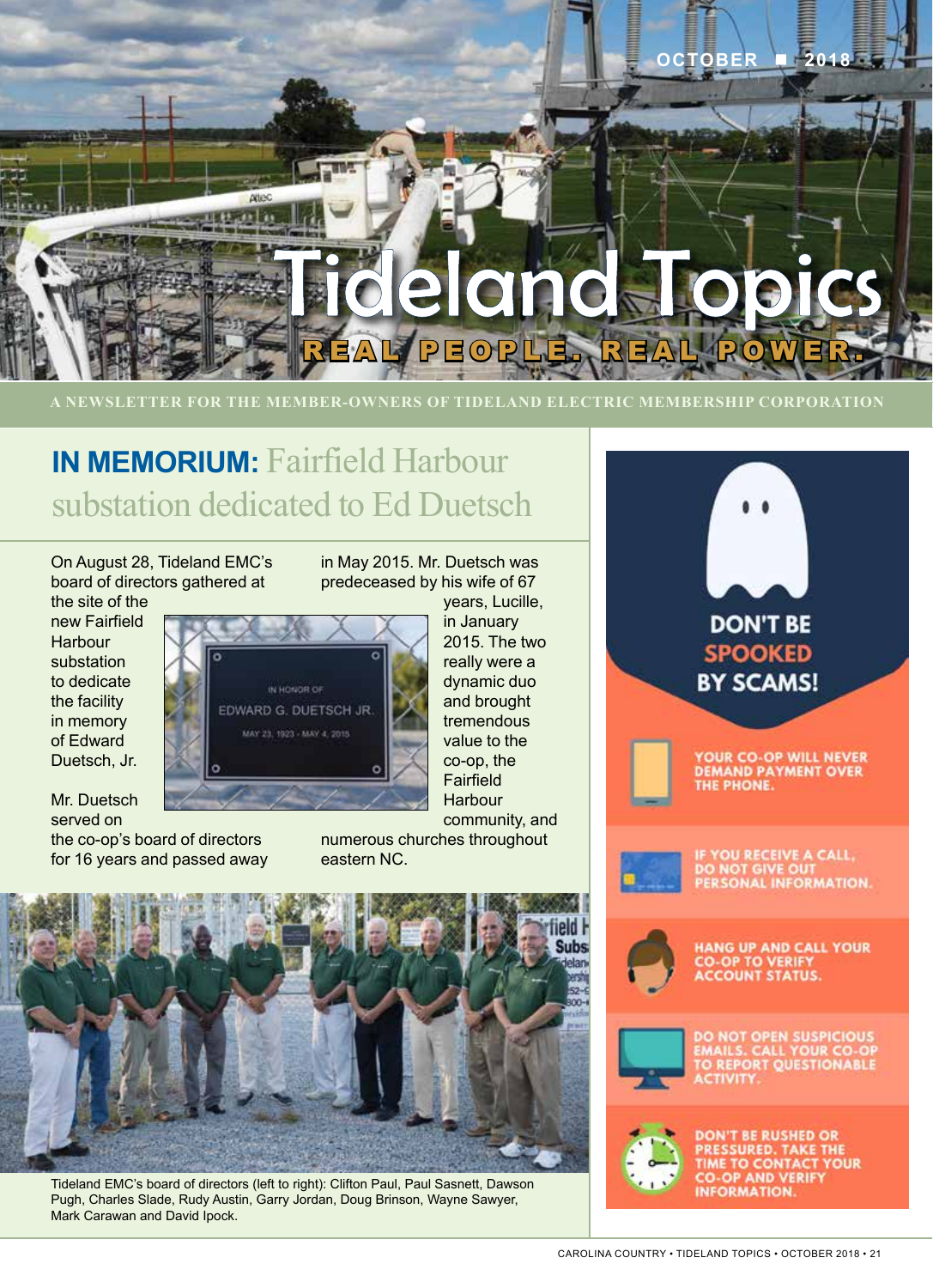

#### *Message to our Member-Owners: October is Co-op Month*

**By Paul Spruill** General Manager & CEO

#### **Right-of-Way Maintenance Update**

In October, Lucas Tree Experts will be working on Purifoy Road, St. Delights Church Road, Shoo Fly Road and all other side roads in that areas.

Right-of-way spraying for the year concluded the first week of September.

Please support our tree-trimming efforts. Trees are the No. 1 cause of outages. Working together we can improve system reliability.

We all have childhood memories of parents, teachers and others encouraging us to work together. A co-op is what "working together" looks like all grown up. From the outside, many co-ops look like any other business, since a co-op provides products and services like conventional businesses do. But it's what goes on behind the scenes that makes it different.

A cooperative exists to serve its members, but what makes co-ops unique is that the members are also the owners. So, in addition to getting the products and services you need, you also have a say in the business decisions your cooperative makes.

Rather than rewarding outside investors with its profits, a co-op returns surplus revenue to its members in proportion to how much they use the co-op's service. This democratic approach to business results in a powerful economic force that benefits the co-op, its members and the communities it serves.

Cooperation is defined as working together towards the same end, and joining forces to accomplish a task that one can't achieve alone. Simply put, coops provide the framework that allows

people to get what they want in a way that better meets their economic, social and cultural needs.

And because cooperation builds strong bonds between the people who use products and the people who supply them, co-ops offer a way to transform the way business is done. Co-ops give you the opportunity to get the products and services you need while strengthening the community around you.

More than 800 million people around the world belong to cooperatives, and at least 100 million of them are employed by co-ops. And more often than you probably realize, co-ops play a vital part of your everyday life.

Co-ops of all kinds are all around you. There are telephone co-ops. Grocery co-ops. Agriculture co-ops. Health and childcare co-ops. Housing coops. Hardware and lumber co-ops. If there are needs

to be met, coops can get the job done.

## **TRACKING SEVERE WEATHER FROM WITHIN THE TRE**

At Tideland EMC our Dispatch Center allows us to anticipate, mitigate and recover from major storm events faster. From grid hardening, to mobile and outage management solutions, our technology, automation, and strategic rapid repair & recovery strategies leads to more reliable systems, communication, and member satisfaction.

#### To report an outage, call us at 1.800.882.1001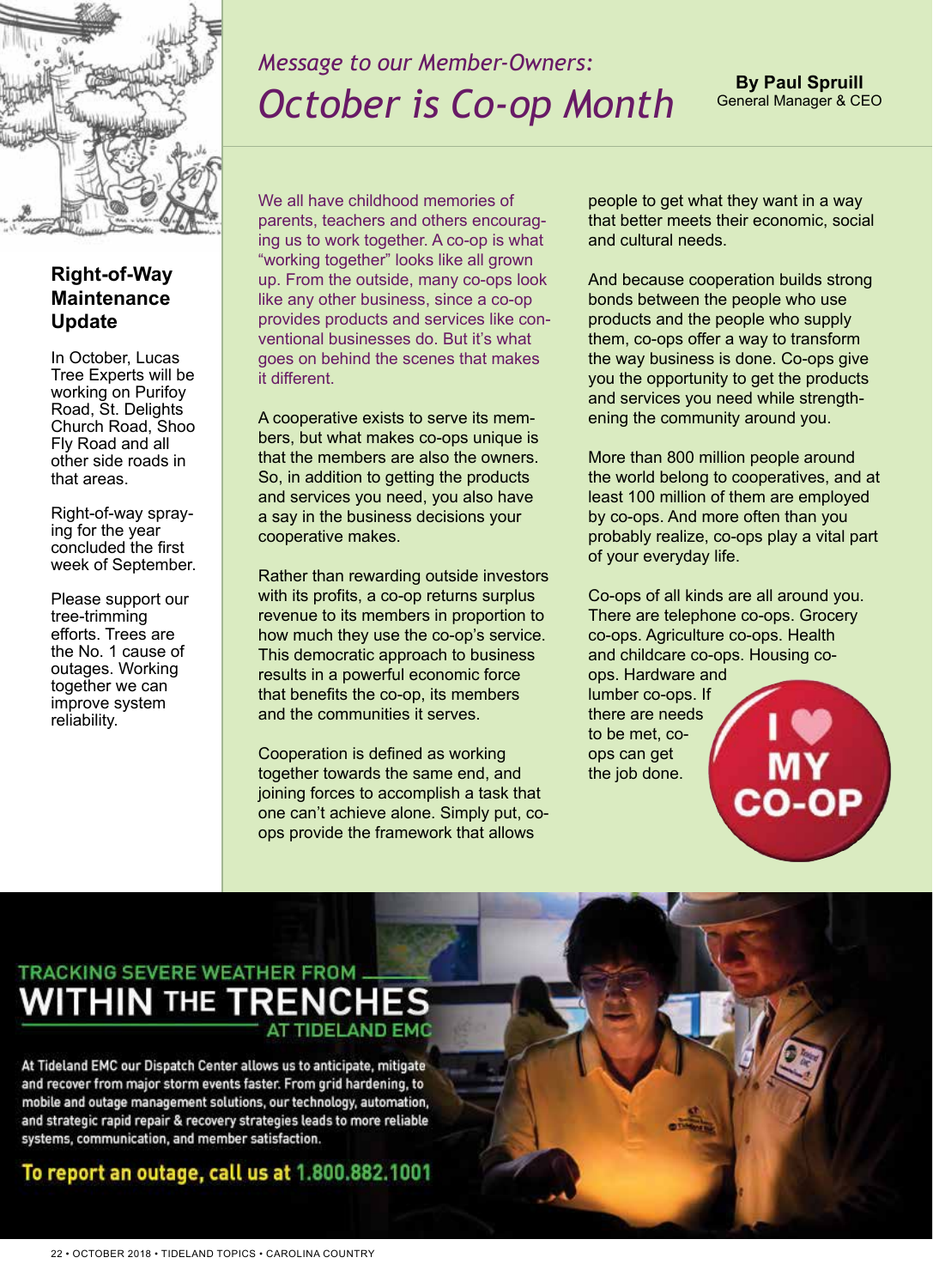#### OVER THE RIVER AND THROUGH THE WOODS:

### **How power gets to you**



Last month, we shared with you a map of the transmission routes that serve our eight delivery point substations. Four of those substations provide power to additional substations. For example, our Pantego substation provides service to our Sidney, Ponzer and Mattamuskeet substations. In turn, the Mattamuskeet substation serves our Fairfield, Engelhard and Swindell Fork substations. Our Hatteras Village delivery point provides service to our Ocracoke substation.

provides service redundancy in the event of an outage. Tideland has completed upgrades at our Pantego delivery point substation to benefit from the Dominion project. In October, the Five Points delivery point substation will undergo similar upgrades. Therefore, a 4-hour planned outage is scheduled for the 3,100 Tideland members served by our Washington and Five Points substations. The outage will begin at 12:01 am on the morning of October 10. Additional notices will go out to those members prior to the planned outage.

In September, we began the process of

tying into a new Dominion Energy transmission line loop. Dominion invested \$43 million in a 44-mile transmission line upgrade that begins at their Everetts substation in Martin County and terminates at their Pantego substation in Beaufort County.

Improved transmission infrastructure boosts reliability and



Crews from Tideland EMC and Dominion Energy worked jointly on the new transmission line connection at their respective Pantego substations. (Jim Chrisman photo)

# EASONS<br>DNVERT<br>FLEXPAY **REASONS TO CONVERT TO FLEXPAY**

#### **1.**

**No security deposit or credit check required to establish service**

## **2.**

**Convert an existing security deposit into an immediate energy prepayment**

**3.**

**No more electric bills. Ever. Seriously. We're not joking!** 

**4.**

**No late fees, disconnect or reconnect fees. Ever. Honestly! It's the truth.** 

#### **5.**

**Demonstrated reduction in energy consumption between 7 and 12 percent. Turns out when you know how and when you use energy you tend to save.** 

**Learn more about FlexPay @ tidelandemc.com**